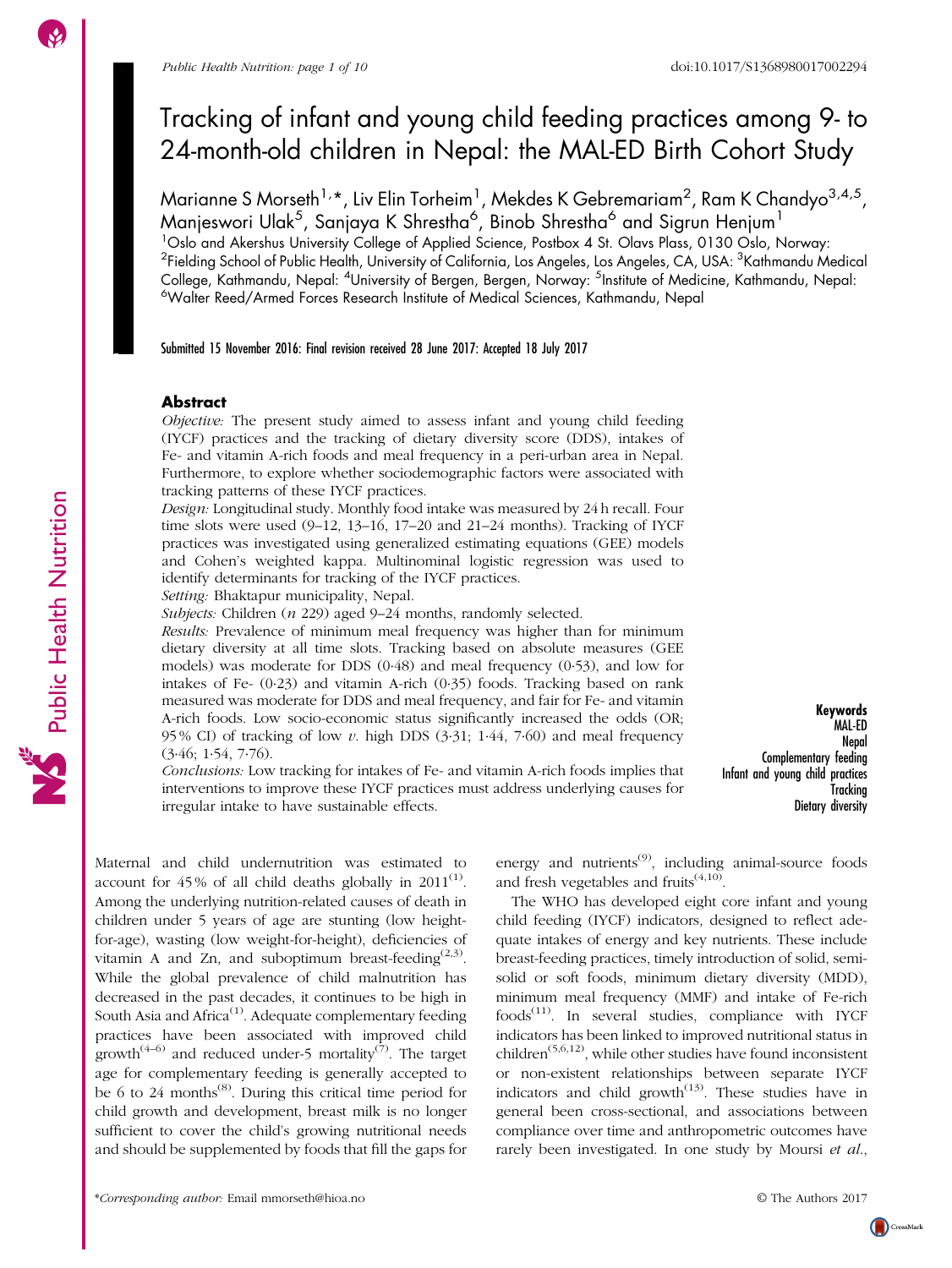an infant and child feeding index composed of current breast-feeding and bottle-feeding, dietary diversity, food group frequency and feeding frequency in the past 24 h showed relative stability over time (from 6 to 17 months) and was associated with increased length-for-age but not weight-for-age<sup>[\(14](#page-8-0))</sup>.

Tracking is defined as the stability of a health behaviour over time or as the tendency of an individual to maintain his/her rank or position within a group over time<sup>([15](#page-8-0))</sup>. Tracking studies are useful to determine at what age health behaviours stabilize. Health interventions implemented before this age are generally believed to be more effective $(16)$  $(16)$ . Interventions may also become more targeted since high-risk groups for continued poor health behaviour and future health problems may be discovered. To our knowledge, there is little information in the scientific literature on the tracking of food patterns in infants and children from low- and middle-income countries. One study from Australia, where food intakes were recorded at 9 and 18 months, showed a high degree of tracking for energy-dense, nutrient-poor foods. Intakes of healthier foods such as fruits, vegetables, eggs and fish were also relatively stable from infancy to toddlerhood $(17)$  $(17)$ . Another study from the UK on infants (6 and 12 months old) found that dietary patterns, the first characterized by fruits, vegetables and home-made foods and the second characterized by bread, savoury snacks, biscuits and chips, were correlated between ages and associated with maternal and family characteristics, most importantly maternal diet $(18)$  $(18)$ .

The present paper focuses on children included in the study titled 'Etiology, Risk Factors and Interactions of Enteric Infections and Malnutrition and the Consequences for Child Health and Development' (MAL-ED) in Nepal. The seven other cohort sites are in Bangladesh, Brazil, India, Pakistan, Peru, South Africa and Tanzania. The aim of MAL-ED is to improve understanding of the interrelationships between gut microbial ecology, enteropathogen infection, diet, nutritional status, gut physiology, growth, immune function and cognitive development $(19)$  $(19)$ . The first objective of the paper was to assess IYCF practices in a cohort of children aged 9 to 24 months in Bhaktapur, Nepal. The second objective was to assess tracking of dietary diversity score (DDS), intakes of Fe- and vitamin A-rich foods and meal frequency, and the sociodemographic factors associated with tracking of these complementary feeding practices.

## Methods

## Design and participants

The MAL-ED study is based on birth cohorts followed longitudinally in each of the eight study sites. The data in the present paper pertain to children aged 9 to 24 months included in the MAL-ED study in Bhaktapur, a peri-urban agriculture-based community located 15 km east of Kathmandu, the capital city of Nepal. Data from 6 to 9 months were omitted due to a change in the methodology for dietary data collection at 9 months<sup> $(20)$ </sup> and a need for consistency in the data. In total, 240 infants were enrolled within 17 d from birth and 229 had completed nutritional data at 24 months. Initial enrolment started in June 2010, while data collection for this age group took place between February 2011 and November 2012. The MAL-ED study in Nepal received ethical approval from Nepal Health Research Council and the Walter Reed Institute of Research (Silver Springs, MD, USA). Signed informed consent was collected from the mother or caregiver of each participating child. Further details on study design and methods are reported  $elsewhere<sup>(19)</sup>$  $elsewhere<sup>(19)</sup>$  $elsewhere<sup>(19)</sup>$ .

## 24 h recall

The food intake of the children was collected by monthly 24 h recalls, where the mother or caregiver answered questions about all meals, foods and amounts consumed on the day prior to the interview. Local fieldworkers went through an initial three-day training with follow-up exercises and periodic one-day refresher training sessions led by experts in dietary recall technique. A structured form was used to write down all foods and drinks offered to the child, when and where it was consumed, whether it was raw or cooked, the amount served and the amount left over. Play dough, common household utensils and pictures of portion sizes were used to estimate amounts of food. Another form was used to collect details on the recipes<sup>[\(20](#page-8-0))</sup>.

# Infant and young child feeding indicators

Three of the eight core IYCF indicators $^{(11,21)}$  $^{(11,21)}$  $^{(11,21)}$  were assessed in addition to adapted indicators for intakes of Fe- and vitamin A-rich foods ([Table 1\)](#page-2-0). DDS was calculated based on seven food groups as follows: grains, roots and tubers; legumes and nuts; dairy products; flesh foods; eggs; vitamin A-rich fruits and vegetables; and other fruits and vegetables<sup> $(21)$  $(21)$  $(21)$ </sup>. DDS was calculated by summing up the number of food groups consumed by each child in the last 24 h. MDD was defined as a DDS of ≥4. MMF was defined as solids, semi-solids or soft foods ≥3 times/d for breastfed children and ≥4 times/d for non-breast-fed children. Meals included both meals and snacks (apart from minimal amounts). Minimum acceptable diet (MAD) was defined as those who had at least MDD and MMF for the relevant time slot. Milk is considered a required element in the diet of non-breast-fed children<sup> $(11)$  $(11)$ </sup>. To avoid counting the milk group twice, milk and milk products were excluded when calculating DDS for the MAD indicator for non-breast-fed children. Further, MAD in this group was defined as those with  $DDS \geq 4/6$  who had received ≥2 portions of dairy and/or infant formula and ≥4 portions of dairy and/or infant formula and solid/semi-solid foods<sup>[\(11](#page-8-0))</sup>. Results are reported separately for breastfed and non-breast-fed children in the 21–24 months time slot.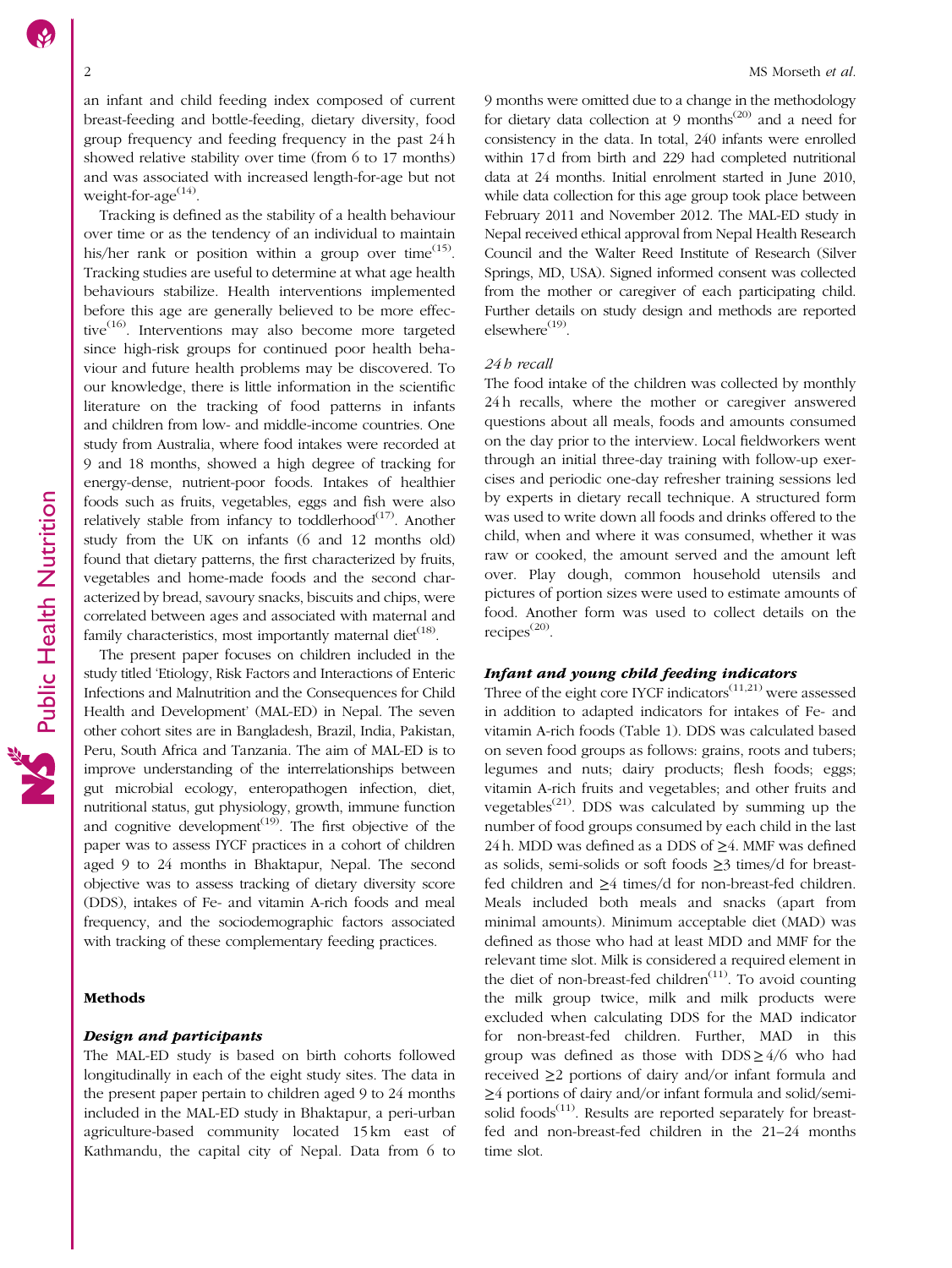<span id="page-2-0"></span>Table 1 WHO infant and young child feeding indicators adapted for the present study

| Indicator                               | Description*                                                                                                                                                                                                                                     |
|-----------------------------------------|--------------------------------------------------------------------------------------------------------------------------------------------------------------------------------------------------------------------------------------------------|
| Minimum dietary<br>diversity (MDD)      | Proportion of children 9–24 months of age<br>who receive foods from four or more<br>food groups during the previous day                                                                                                                          |
| Minimum meal<br>frequency (MMF)         | Proportion of breast-fed and non-breast-<br>fed children 9-24 months of age who<br>receive solid, semi-solid or soft foods<br>(also including milk feeds for non-breast-<br>fed children) the minimum number of<br>times during the previous day |
| Minimum acceptable<br>diet (MAD)        | Proportion of children 9-24 months of age<br>who had at least the minimum dietary<br>diversity and minimum meal frequency<br>(apart from breast milk) during the<br>previous day                                                                 |
| Consumption of Fe-rich<br>foods†        | Proportion of children 9-24 months who<br>received an Fe-rich food (meat or organ<br>meat) during the previous day                                                                                                                               |
| Consumption of vitamin<br>A-rich foods† | Proportion of children 9-24 months who<br>received a vitamin A-rich food (yellow<br>fruits and vegetables or dark green<br>leafy vegetables) during the previous<br>day                                                                          |

\*Original indicators cover the age group 6–23 months.

†Adapted from WHO *Indicators for Assessing Infant and Young Child*<br>Feeding Practices<sup>([11\)](#page-8-0)</sup> for the purpose of the study.

#### Socio-economic status

A questionnaire on socio-economic status was administered at 12, 18 and 24 months. The WAMI (Water, Assets, Mother's education and Income) index, a measure of socio-economic status developed for MAL-ED, was composed of the following variables: access to improved water and sanitation; number of assets; maternal education; and household income. The eight assets used were: separate room for a kitchen; household bank account; mattress; refrigerator; television; people per room (mean); table; and chair or bench. The WAMI index based on data from all eight MAL-ED sites showed a significantly stronger association with stunting than maternal education or more complete measures of wealth alone<sup> $(22)$  $(22)$  $(22)$ </sup>.

#### Statistical analysis

Data analysis was performed using the statistical software packages IBM SPSS Statistics version 23·0 and STATA version 14·0. A probability level of 0·05 was used. Continuous data were presented as mean and  $\text{SD}^{(23)}$  $\text{SD}^{(23)}$  $\text{SD}^{(23)}$  if normally distributed, and as median (minimum, maximum) if not normally distributed. After reviewing trends for age in the data it was decided to use four time slots, each with four months of measurements (9–12, 13–16, 17–20 and 21–24 months, respectively). Characteristics of adequate complementary feeding are based on all observations within time slots. This prevents exclusion of participants with missing data. Seventeen participants lacked one measurement, one participant in the 9–12 months time slot lacked two measurements, while for the last two time slots one participant lacked three measurements.

Differences between mean and median values across time slots were analysed using one-way repeatedmeasures ANOVA or Friedman's test. Stability coefficients for all four time slots for DDS, intakes of Fe- and vitamin A-rich foods and meal frequency were calculated using generalized estimating equations (GEE) models. A GEE model has the advantage of providing one stability coefficient taking into account that measurements within one individual are correlated and may be adjusted for both time-dependent and time-independent covariates. The regression of the value of the outcome variable at time 1 is performed  $v$ , the longitudinal development of the outcome variable from time  $2$  to time  $m$  (number of measurements) while adjusting for covariates, yielding a single regression  $coefficient<sup>(24)</sup>$  $coefficient<sup>(24)</sup>$  $coefficient<sup>(24)</sup>$ . First, unadjusted models and models adjusting for WAMI were calculated. Then, models adjusted for WAMI, maternal age, parity and child's gender were performed. Since these adjustments made no further changes to the estimates, only results from the unadjusted models and those adjusted for WAMI are presented. Correlation coefficients <0·30 were classified as low, 0·30 to 0.60 as moderate, and >0.60 as moderately high<sup>([25\)](#page-8-0)</sup>.

Tracking of tertile membership from one time slot to the next and from the first to the last time slot was done using Cohen's weighted kappa  $(\kappa_{\rm w})$ , which takes into account the squared concordance of position among groups<sup> $(26)$  $(26)$ </sup>. Stability is presented as the percentage of participants remaining in their tertile, while the increase and decrease categories represent change in tertile membership since the previous time slot or from the first to the last time slot. Since the weighted kappa procedure is not available in IBM SPSS Statistics, data from Crosstabs analysis and syntax from the IBM website<sup> $(27)$  $(27)$ </sup> were used. According to Landis and Koch<sup>[\(28](#page-8-0))</sup>, a  $\kappa_{\rm w}$  of 0·01–0·20 represents slight agreement, 0·21–0·40 fair agreement, 0·41–0·60 moderate agreement, 0·61–0·80 substantial agreement, and 0·81–1·00 almost perfect agreement.

Multinomial logistic regression was then conducted to assess factors associated with the odds of maintaining stable low (being in the lower tertile for the dietary behaviour at 9–12 months and at 21–24 months)  $v$ . stable high (being in the upper tertile for the dietary behaviour at 9–12 months and at 21–24 months) consumption patterns. The independent variables were WAMI index (divided into high (above the median, 0·703) and low (below median)), maternal age and parity. WAMI above the median value, maternal age above 25 years and single child were treated as reference for the independent variables. The analysis was performed comparing the first and last time slot only.

To account for possible changes in outcome variables due to seasonality, the date of each observation was recoded into pre-monsoon (March–May), monsoon (June–August), post-monsoon (September–November) and winter (December–February). One-way ANOVA or the Kruskal–Wallis test was performed, but no significant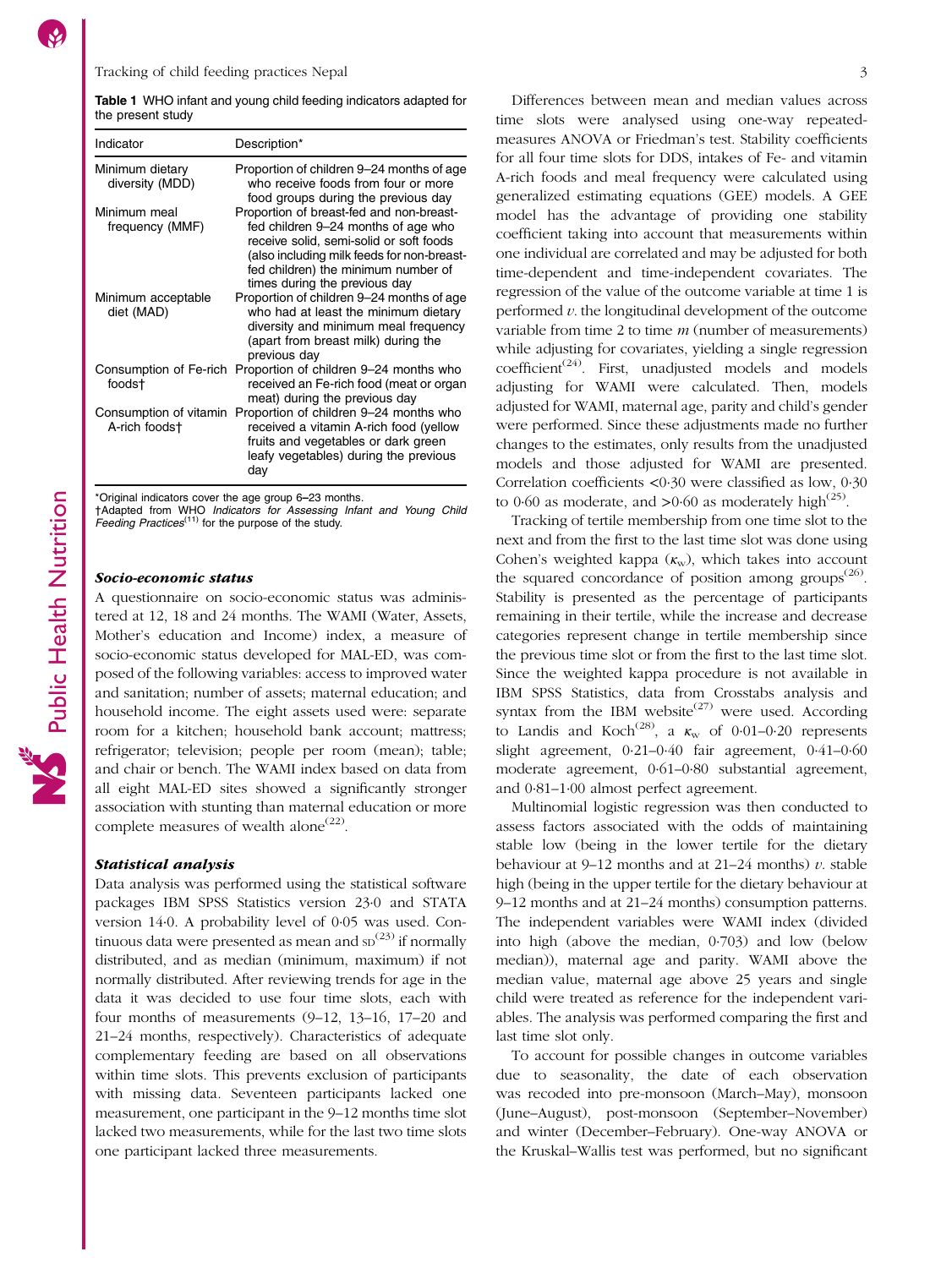#### Results

The mean age of the mothers was  $27.4$  (sp  $3.7$ ) years, their mean number of years of education was 8.2 (sp 4.0), their mean parity was 1·7 (SD 0·8) children and the predominant caste was Newari (89·2 %). The mean WAMI index (range  $(0-1)^{(22)}$  $(0-1)^{(22)}$  $(0-1)^{(22)}$  was  $(0.71)$  (sp  $(0.13)$ ), where all households had access to improved water and sanitation. Out of 240 infants included at baseline, 130 (54·2 %) were male (Table 2).

Nearly all children (>97 %) were breast-fed up to 20 months and the children were breast-fed frequently (about 10 times/d). The mean DDS increased gradually through the four time slots, and the prevalence of MDD increased from 40 % in the 9–12 months time slot to 65 % in the 21–24 months time slot. All children had received food from the grains/cereal category (data not shown) and the most common staple food was rice. The prevalence of MMF increased from 88 % in the 9–12 months time slot to 98 % in the final time slot. The prevalence of MAD increased from 39 % in the 9–12 months time slot to 64 % among breast-fed children aged 21–24 months, while the corresponding prevalence for non-breast-fed children aged 21–24 months was 26 %. Although increasing slightly with age, only one-third of recalls showed consumption of Fe- and vitamin A-rich foods in all four time slots ([Table 3](#page-4-0)).

Table 2 Selected characteristics of mother–child pairs (n 231), Bhaktapur, Nepal, February 2011–November 2012

| Characteristic*                  |               |
|----------------------------------|---------------|
| Mother's age (years), mean<br>SD | 27.4<br>$3-7$ |
| Family's caste                   |               |
| Newar (%)                        | 89.2          |
| Chettri (%)                      | 5.2           |
| Others (%)                       | $5-7$         |
| Parity, mean                     | 1.7           |
| .SD                              | 0.8           |
| One child (%)                    | 46.3          |
| Two children (%)                 | 41.6          |
| Three or more children (%)       | 12.1          |
| Number of assets†, median        | 6             |
| Minimum, maximum                 | 1, 8          |
| Mother's education (years), mean | 8.2           |
| SD                               | 4.0           |
| Household income (\$US)‡, median | 151.2         |
| Minimum, maximum                 | 23, 720       |
| WAMI§, mean                      | 0.71          |
| SD                               | 0.13          |
| Child's gender, male (%)         | 54.2          |

\*Measured at 12 months age.

†Out of a total of eight assets as suggested by Psaki et al.<sup>([22\)](#page-8-0)</sup>.

‡Exchange rates from Oanda.com.

§WAMI (Water, Assets, Mother's education and Income) index as a measure of socio-economic status proposed by Psaki et al.<sup>[\(22\)](#page-8-0)</sup>.

Repeated-measures ANOVA with a Greenhouse– Geisser correction showed that mean DDS (F (2·87,  $(655.32) = 57$  429,  $P < 0.001$ ) and meal frequency (F (2.83,  $645.68$  = 189.8,  $P < 0.001$ ) differed significantly between time points. Friedman's test showed a significant difference in rank between time slots for portions of Fe-  $(P<0.001)$  and vitamin A-rich foods  $(P=0.006;$ [Table 4](#page-4-0)). The stability coefficients calculated by unadjusted GEE models for DDS (0·48) and meal frequency (0·53) were moderate, while for portions of Fe-rich (0·20) and vitamin A-rich foods (0·26), correlations were low ([Table 5](#page-4-0)). Adjusting for WAMI made minor changes to the coefficients for DDS (0·44) and meal frequency (0·50), while the coefficients for Fe- and vitamin A-rich foods remained the same. Additional adjustment for maternal age, parity and child's gender made no further difference to the estimates (data not shown).

Tracking of tertile membership of DDS and meal frequency was moderate and stable from 9–12 months to 17–20 months, but increased slightly at 21–24 months (Cohen's  $\kappa_w = 0.48$  and 0.56, respectively; [Table 6](#page-5-0)). For intakes of Fe- and vitamin A-rich foods, tracking coefficients were for the most part fair and decreased throughout follow-up from 0·27 and 0·27 for the 13–16 months time slot to 0·22 and 0·19 for the 21–24 months time slot, respectively. Tracking between the first and last time slot was fair to moderate for DDS (0·40) and meal frequency (0·41), and fair for portions of Fe- (0·23) and vitamin A-rich (0·35) foods.

A low WAMI index significantly increased the odds of tracking of low DDS ( $OR = 3.31$ ; 95% CI 1.44, 7.60) and meal frequency ( $OR = 3.46$ ; 95% CI 1.54, 7.76) between the first and last time slot compared with tracking of stable high DDS and meal frequency ([Table 7](#page-6-0)). There was also a borderline significant association between low WAMI and maintaining stable low intake of Fe-rich foods ( $OR = 2.68$ ; 95 % CI 1·01, 7·17). The odds of stable low intake of Fe-rich foods was significantly higher for mothers with three or more children (OR=7·29; 95 % CI 1·62, 32·8) compared with mothers with only one child. Finally, the odds of tracking of low meal frequency was significantly higher for mothers with three or more children  $OR = 6.31$ ; 95% CI 1·89, 21·1) compared with mothers with only one child.

#### Discussion

The prevalence of MDD, MMF and MAD increased gradually through follow-up and was higher for MMF than for MDD for all time slots. Prevalence of MDD and MMF was higher than respective national (30 and  $77\%^{(29)}$  $77\%^{(29)}$  $77\%^{(29)}$  and global  $(<$ 33 and 50%)<sup>[\(30\)](#page-8-0)</sup> estimates, but comparable to findings in a recent study on children aged 6–23 months in the Kathmandu valley $(31)$  $(31)$  $(31)$ . Since dietary diversity increases with age<sup> $(32)$  $(32)$ </sup>, the higher prevalence of MDD in our study may be caused by exclusion of children below 9 months old.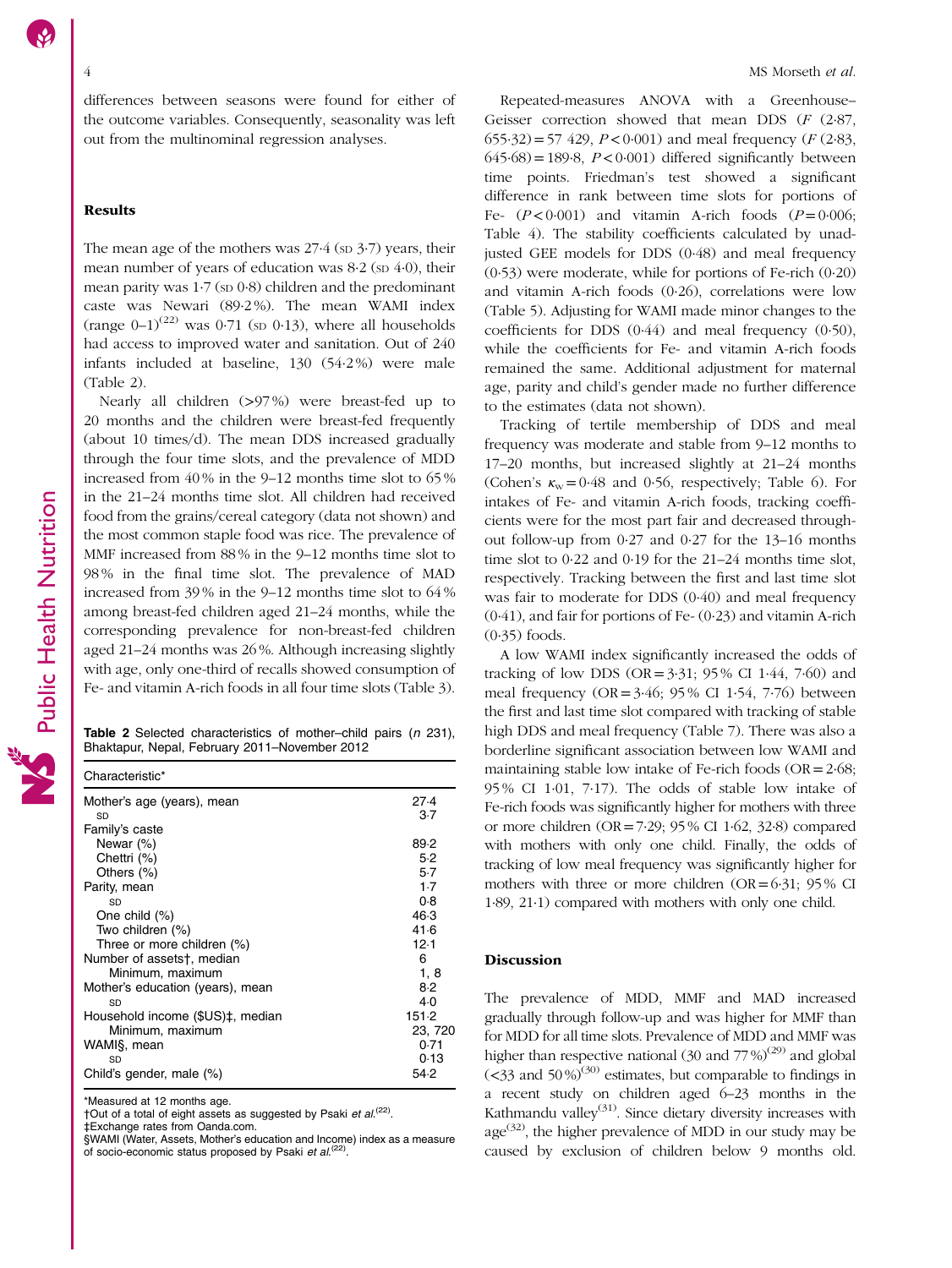<span id="page-4-0"></span>Table 3 Selected characteristics of infant and young child feeding practices, by age, among 9- to 24-month-old children (n 924)\*, Bhaktapur, Nepal , February 2011–November 2012

|                                                                                      | Child's age (months) |           |                   |           |               |                 |                   |                          |  |  |  |  |
|--------------------------------------------------------------------------------------|----------------------|-----------|-------------------|-----------|---------------|-----------------|-------------------|--------------------------|--|--|--|--|
|                                                                                      | $9 - 12$ (n 909)     |           | $13 - 16$ (n 921) |           | 17-20 (n 912) |                 | $21 - 24$ (n 910) |                          |  |  |  |  |
| Characteristic                                                                       | Mean or %            | <b>SD</b> | Mean or %         | <b>SD</b> | Mean or %     | <b>SD</b>       | Mean or %         | SD                       |  |  |  |  |
| Breast-feeding (%)                                                                   | 99.9                 | -         | 99.9              |           | 97.3          |                 | 78.1              |                          |  |  |  |  |
| Number of breast-feeds/dt                                                            | $11-1$               | 2.8       | $10-8$            | 2.8       | 9.8           | 2.8             | 8.3               | 3.1                      |  |  |  |  |
| <b>DDS</b>                                                                           | $3.2 +$              | $1-1$     | $3.5+$            | 1.2       | $3.7+$        | 1.2             | 3.9/4.1           | 1.2/1.2                  |  |  |  |  |
| MDD ( $\geq$ 4 food groups; %)                                                       | 39.8                 | -         | 49.2              | -         | 54.8          | -               | $65-4$            |                          |  |  |  |  |
| Meal frequency                                                                       | 4.3                  | 1·6       | 4.9               | 1.9       | 5.5           | 2.0             | $6-2$             | 2.0                      |  |  |  |  |
| MMF $\ddagger$ (%)                                                                   | 87.8                 | -         | 92.7              | -         | 95.0          |                 | 98.2              |                          |  |  |  |  |
| $MAD\$ $(%)$                                                                         | $38.8 +$             | -         | $48.6 +$          | -         | $53.9+$       | $\qquad \qquad$ | 64.1/25.9         | $\overline{\phantom{0}}$ |  |  |  |  |
| Consumption of Fe-rich foods                                                         |                      |           |                   |           |               |                 |                   |                          |  |  |  |  |
| Meat, fish, poultry and liver/organ meats (%)<br>Consumption of vitamin A-rich foods | 27.1                 | -         | 29.2              |           | 33.2          |                 | 35.4              |                          |  |  |  |  |
| Yellow fruits and vegetables & DGLV (%)                                              | 28.5                 |           | 32.7              |           | 31.7          |                 | 34.8              |                          |  |  |  |  |

DDS, dietary diversity score; MDD, minimum dietary diversity; MMF, minimum meal frequency; MAD, minimum acceptable diet; DGLV, dark green leafy vegetables.

\*Number of observations in a time slot, secondary recalls excluded.

†Only children breast-fed the previous day included in the analysis.

‡ ≥3 times/d for breast-fed and ≥4 times/d for non-breast-fed children.

§For breast-fed children: MDD and MMF; for non-breast-fed children: DDS ≥ 4/6, ≥2 portions of dairy and/or infant formula and ≥4 portions of dairy and/or infant formula and solid- or semi-solid foods.

║Breast-fed/non-breast-fed.

Table 4 Dietary diversity, portions of iron-rich and vitamin A-rich foods and meal frequency\* by age, among 9- to 24-month-old children, Bhaktapur, Nepal, February 2011–November 2012

|                                                                                         | Child's age (months) |                   |                   |                   |                   |                   |                   |                   |                    |  |  |  |  |  |
|-----------------------------------------------------------------------------------------|----------------------|-------------------|-------------------|-------------------|-------------------|-------------------|-------------------|-------------------|--------------------|--|--|--|--|--|
|                                                                                         | $9 - 12$ (n 231)     |                   |                   | 13–16 (n 231)     |                   | 17–20 (n 230)     | $21 - 24$ (n 229) |                   |                    |  |  |  |  |  |
|                                                                                         | Mean or<br>median    | sp or min.<br>max | Mean or<br>median | sp or min.<br>max | Mean or<br>median | sp or min.<br>max | Mean or<br>median | sp or min.<br>max | Ρt                 |  |  |  |  |  |
| DDS, mean and sp<br>Portions of Fe-rich foods, median<br>and min. max                   | 3.3<br>0.25          | 0.8<br>0, 2.0     | 3·6<br>0.25       | 0.9<br>0, 2.0     | $3-8$<br>0.5      | 0.9<br>0.23       | 4.1<br>0.5        | 0.9<br>0, 2.0     | < 0.001<br>< 0.001 |  |  |  |  |  |
| Portions of vitamin-A-rich foods,<br>median and min, max<br>Meal frequency, mean and sp | 0.25<br>4.3          | 0.23<br>1.2       | 0.25<br>4.9       | 0, 1.8<br>1.4     | 0.25<br>5.5       | 0.20<br>1.5       | 0.5<br>6.2        | 0.20<br>$1-5$     | 0.006<br>< 0.001   |  |  |  |  |  |

DDS, dietary diversity score.

\*Average for each time slot calculated.

†P value for difference between time points calculated by one-way repeated-measures ANOVA or Friedman's test.

Table 5 Tracking of complementary feeding behaviours among 9- to 24-month-old children (n 229), Bhaktapur, Nepal, February 2011–November 2012

|                                  | Unadjusted model |            | Adjusted for WAMI |            |  |  |  |  |
|----------------------------------|------------------|------------|-------------------|------------|--|--|--|--|
|                                  | Coefficient*     | 95 % CI    | Coefficient*      | 95 % CI    |  |  |  |  |
| <b>DDS</b>                       | 0.48             | 0.40.0.56  | 0.44              | 0.35, 0.52 |  |  |  |  |
| Portions of Fe-rich foods        | 0.20             | 0.12.0.28  | 0.20              | 0.11, 0.29 |  |  |  |  |
| Portions of vitamin-A-rich foods | 0.26             | 0.18, 0.34 | 0.26              | 0.18, 0.35 |  |  |  |  |
| Meal frequency                   | 0.53             | 0.45.061   | 0.50              | 0.42, 0.58 |  |  |  |  |

WAMI, Water, Assets, Mother's education and Income index; DDS, dietary diversity score. \*Stability coefficients calculated by general estimating equations (GEE) analysis.

Meanwhile, Bhaktapur is a peri-urban society with higher socio-economic status than the national average<sup> $(33)$ </sup>, which probably has a positive influence on child feeding practices. The high prevalence of MMF may be caused by the study design where snacks were recorded as meals.

At the same time, previous research has revealed that compliance with adequate meal frequency is higher than for dietary diversity both in multi-country studies<sup> $(5,13)$  $(5,13)$ </sup> and Nepal<sup>([5](#page-8-0))</sup>. Finally, prevalence of and risk factors for MAD have in previous research been closely linked to MDD,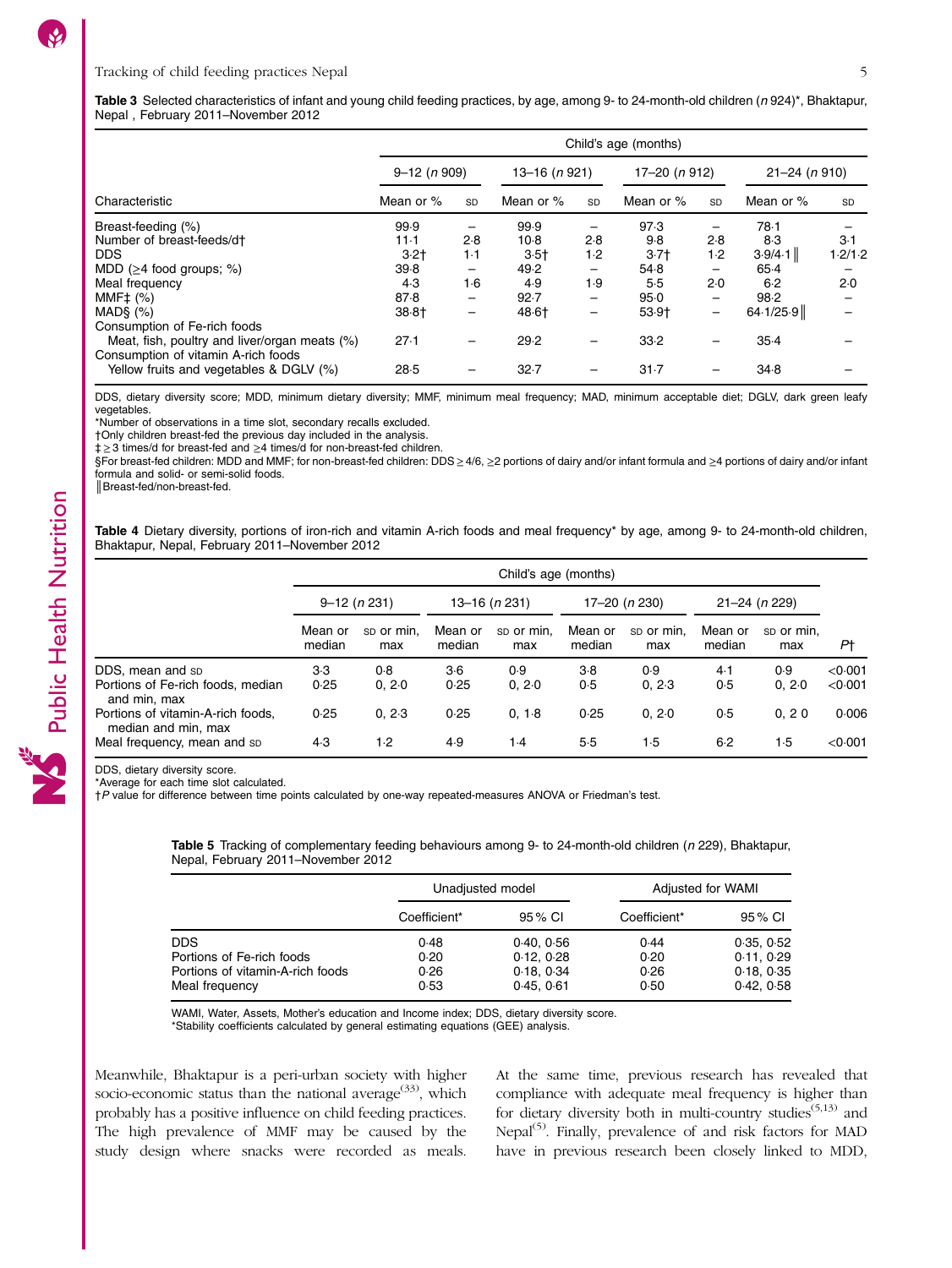NŚ Public Health Nutrition

|                                               | Child's age (months) |                      |           |        |           |       |      |                      |        |           |       |      |                      |        |           |       |      |                          |        |           |       |
|-----------------------------------------------|----------------------|----------------------|-----------|--------|-----------|-------|------|----------------------|--------|-----------|-------|------|----------------------|--------|-----------|-------|------|--------------------------|--------|-----------|-------|
|                                               | $9 - 12$<br>(n 231)  | $13 - 16$<br>(n 231) |           |        |           |       |      | $17 - 20$<br>(n 230) |        |           |       |      | $21 - 24$<br>(n 229) |        |           |       |      | 21-24 v. 9-12<br>(n 229) |        |           |       |
|                                               | $\%$                 | $\%$                 | % D†      | $%$ S‡ | % I§      | $K_W$ | $\%$ | $%$ D <sup>+</sup>   | $%$ S‡ | % I§      | $K_W$ | $\%$ | $%$ D <sup>+</sup>   | $%$ S‡ | % I§      | $K_W$ | $\%$ | % D†                     | $%$ S‡ | % I§      | $K_W$ |
| Complementary feeding behaviour<br><b>DDS</b> |                      |                      |           |        |           |       |      |                      |        |           |       |      |                      |        |           |       |      |                          |        |           |       |
| Low tertile                                   | 29.0                 | 27.7                 | 46.9      | 53.1   | <b>NA</b> |       | 28.3 | 47.7                 | 52.3   | <b>NA</b> |       | 32.8 | 45.3                 | 54.7   | <b>NA</b> |       | 32.8 | 49.3                     | $50-7$ | <b>NA</b> |       |
| Middle tertile                                | 33.3                 | 35.9                 | 33.7      | 39.8   | 26.5      |       | 37.4 | 33.7                 | 38.4   | 27.9      |       | 29.3 | 29.9                 | 44.8   | 25.4      |       | 29.3 | 43.3                     | 31.3   | 25.4      |       |
| High tertile                                  | $37 - 7$             | 36.4                 | <b>NA</b> | 59.5   | 40.5      | 0.417 | 34.3 | <b>NA</b>            | 54.4   | $45-6$    | 0.407 | 38.0 | <b>NA</b>            | 33.3   | $66 - 7$  | 0.475 | 38.0 | <b>NA</b>                | 54.0   | 46.0      | 0.404 |
| Fe-rich foods                                 |                      |                      |           |        |           |       |      |                      |        |           |       |      |                      |        |           |       |      |                          |        |           |       |
| Low tertile                                   | 33.8                 | 29.9                 | 52.2      | 47.8   | <b>NA</b> |       | 26.5 | 49.2                 | 50.8   | <b>NA</b> |       | 19.2 | 59.1                 | 40.9   | <b>NA</b> |       | 19.2 | 47.7                     | 52.3   | <b>NA</b> |       |
| Middle tertile                                | 27.3                 | 46.3                 | 38.3      | 28     | 33.6      |       | 38.3 | 22.7                 | 53.4   | 23.9      |       | 44.5 | 34.3                 | 40.2   | 25.5      |       | 44.5 | 40.2                     | 26.5   | 33.3      |       |
| High tertile                                  | 39.0                 | 23.8                 | <b>NA</b> | 58.2   | 41.8      | 0.271 | 35.2 | <b>NA</b>            | 33.3   | $66 - 7$  | 0.255 | 36.2 | <b>NA</b>            | 45.8   | 54.2      | 0.217 | 36.2 | <b>NA</b>                | 49.4   | $50-6$    | 0.233 |
| Vitamin A-rich foods                          |                      |                      |           |        |           |       |      |                      |        |           |       |      |                      |        |           |       |      |                          |        |           |       |
| Low tertile                                   | 39.8                 | 29.9                 | 39.1      | 60.9   | <b>NA</b> |       | 29.0 | 53.7                 | 46.3   | <b>NA</b> |       | 28.8 | 62.1                 | 37.9   | <b>NA</b> |       | 28.8 | 40.9                     | 59.1   | <b>NA</b> |       |
| Middle tertile                                | 24.2                 | 39.4                 | 40.7      | 27.5   | 31.9      |       | 42.0 | 28.9                 | 48.5   | 22.7      |       | 35.8 | 24.4                 | 45.1   | 30.5      |       | 35.8 | $31-7$                   | 26.8   | 41.5      |       |
| High tertile                                  | 35.9                 | $30-7$               | NA        | 47.9   | 52.1      | 0.273 | 28.6 | <b>NA</b>            | 45.5   | 54.4      | 0.234 | 35.4 | <b>NA</b>            | 39.5   | 60.5      | 0.194 | 35.4 | <b>NA</b>                | 55.6   | 44.4      | 0.346 |
| Meal frequency                                |                      |                      |           |        |           |       |      |                      |        |           |       |      |                      |        |           |       |      |                          |        |           |       |
| Low tertile                                   | 38.5                 | 29                   | 28.4      | 71.6   | <b>NA</b> |       | 30.4 | 42.9                 | 57.1   | <b>NA</b> |       | 31.9 | 41.1                 | 58.9   | <b>NA</b> |       | 31.9 | 41.1                     | 58.9   | <b>NA</b> |       |

Middle tertile 24·2 36·4 34·5 34·5 31·0 32·6 29·3 48·0 22·7 35·4 32·1 43·2 24·7 35·4 32·1 28·4 39·5

High tertile 37·2 34·6 NA 66·3 33·8 0·510 37·0 NA 61·2 38·8 0·501 32·8 NA 70·7 29·3 0·556 32·8 NA 62·7 27·3 0·405

<span id="page-5-0"></span>Table 6 Tracking of complementary feeding practices between time slots among 9- to 24-month-old children, Bhaktapur, Nepal, February 2011–November 2012

DDS, dietary diversity score; NA, not applicable.

\*Proportion of mother–child pairs with feeding behaviour at the time slot.

†Proportion of mother–child pairs with <sup>a</sup> decrease in feeding behaviour from the previous time slot.

‡Proportion of mother–child pairs with stable feeding behaviour since the previous time slot.

§Proportion of mother–child pairs with an increase in feeding behaviour from the previous time slot. ║Tracking coefficient of Cohen'<sup>s</sup> weighted kappa.

 $39.5$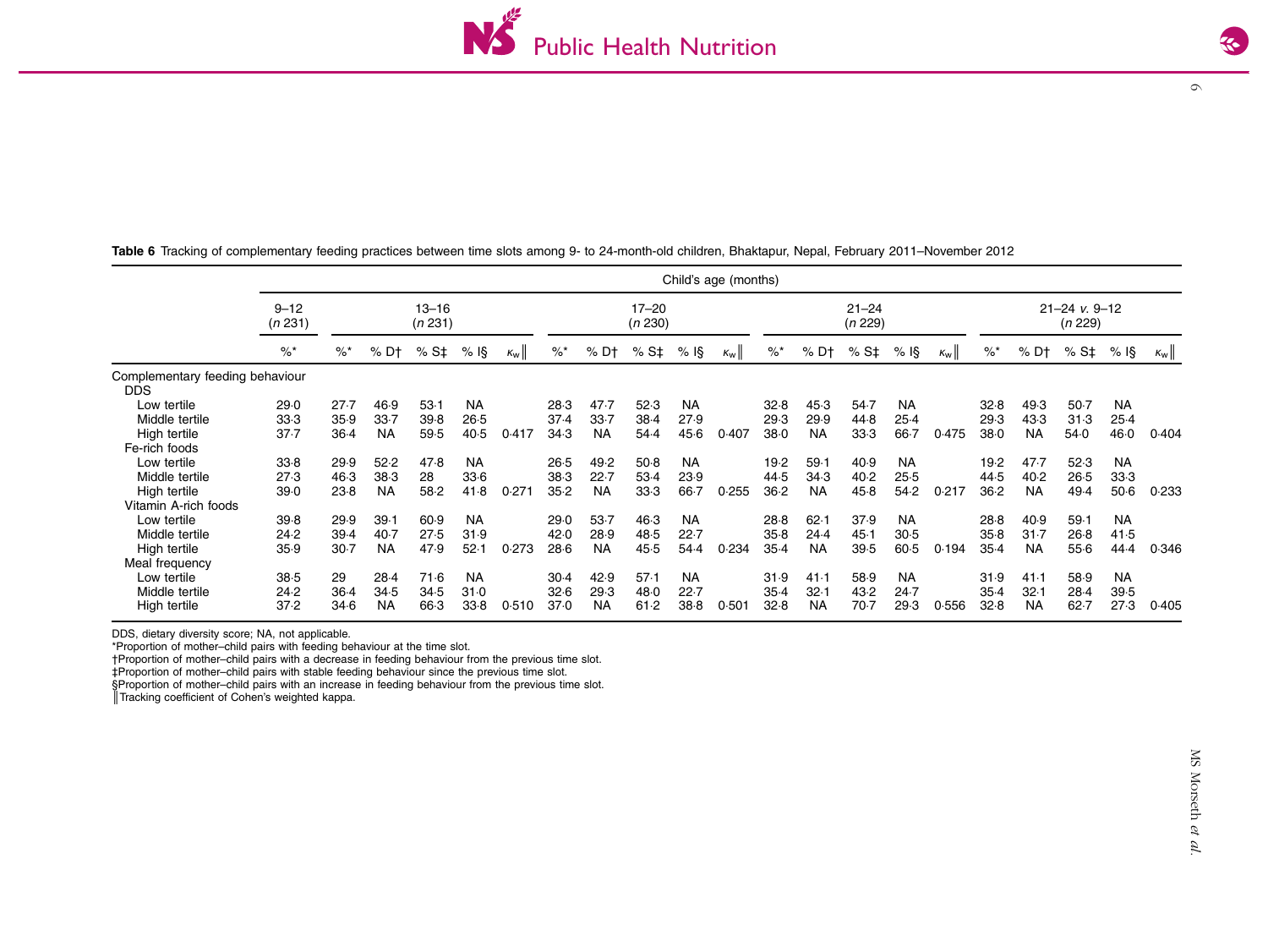<span id="page-6-0"></span>Table 7 Associations of tracking of low tertile of dietary diversity, intakes of iron- and vitamin A-rich foods and meal frequency with sociodemographic characteristics, by multinominal logistic regression, among 9- to 24-month-old children (n 229), Bhaktapur, Nepal, February 2011–November 2012

|                                   |     | Tracking stable low tertile of DDS, intake of Fe- and vitamin A-rich foods and meal frequency* |                          |       |                 |               |       |                 |                      |      |                 |            |       |  |  |
|-----------------------------------|-----|------------------------------------------------------------------------------------------------|--------------------------|-------|-----------------|---------------|-------|-----------------|----------------------|------|-----------------|------------|-------|--|--|
|                                   |     |                                                                                                | <b>DDS</b>               |       |                 | Fe-rich foods |       |                 | Vitamin A-rich foods |      | Meal frequency  |            |       |  |  |
| Characteristic                    | n   | OR <sup>+</sup>                                                                                | 95 % CI                  | P     | OR <sub>†</sub> | 95% CI        | P     | OR <sub>t</sub> | 95 % CI              | P    | OR <sub>t</sub> | 95% CI     | P     |  |  |
| <b>WAMI</b>                       |     |                                                                                                |                          |       |                 |               |       |                 |                      |      |                 |            |       |  |  |
| Low <sub>‡</sub>                  | 115 | 3.31                                                                                           | 1.44.7.60                | 0.001 | 2.68            | 1.01.7.17     | 0.05  | 1.18            | 0.54.262             | 0.68 | 3.46            | 1.54.776   | 0.003 |  |  |
| High                              | 114 | 1.00                                                                                           | $\overline{\phantom{0}}$ |       | 1.00            |               |       | 1.00            | $\qquad \qquad -$    |      | 1.00            | -          |       |  |  |
| Maternal age                      |     |                                                                                                |                          |       |                 |               |       |                 |                      |      |                 |            |       |  |  |
| Low $(19.0 - 24.9 \text{ years})$ | 49  | 1.31                                                                                           | 0.50, 3.44               | 0.58  | 1.65            | 0.54, 5.05    | 0.38  | 1.68            | 0.68, 4.14           | 0.26 | 0.71            | 0.28.1.83  | 0.48  |  |  |
| High $(≥25.0 \text{ years})$      | 180 | 1.00                                                                                           |                          |       | $1-00$          |               |       | 1.00            |                      |      | 1.00            |            |       |  |  |
| Parity                            |     |                                                                                                |                          |       |                 |               |       |                 |                      |      |                 |            |       |  |  |
| Three or more children            | 28  | 3.05                                                                                           | 0.86, 10.8               | 0.08  | 7.29            | 1.62.32.8     | 0.010 | 1.09            | 0.31, 3.80           | 0.90 | 6.31            | 1.89.21.1  | 0.003 |  |  |
| Two children                      | 96  | 1.68                                                                                           | 0.70, 4.02               | 0.24  | 1.62            | 0.55, 4.78    | 0.38  | $1-00$          | 0.43, 2.34           | 1.00 | 1.25            | 0.53, 2.98 | 0.61  |  |  |
| One child                         | 105 | 1.00                                                                                           | $\overline{\phantom{0}}$ |       | 1.00            |               |       | $1-00$          |                      |      | 1.00            | -          |       |  |  |

DDS, dietary diversity score; WAMI, Water, Assets, Mother's education and Income index.

\*Low tertile both at 9–12 and 21–24 months time slots.

†High tertile at both 9–12 and 21–24 months time slots used as the reference category.

‡WAMI below median value (7·03) at 12 months.

especially in populations with high meal frequency<sup>[\(34](#page-9-0))</sup>, as reflected in our data. The validity of meal frequency in explaining MAD may thus be questioned.

Our data showed that nearly all children (>97 %) were breast-fed up to 20 months and that breast-feeding frequency was high (about 10 times/d). Mothers in our study thus seem to comply with recommendations for on-demand breast-feeding up to 2 years age<sup>[\(8\)](#page-8-0)</sup>. In our data, dietary diversity increased somewhat with age as breast-feeding frequency decreased, which is consistent with other studies<sup>[\(32,](#page-8-0)[35](#page-9-0))</sup>. Further, non-breast-fed children in our last time slot had slightly higher DDS than breast-fed children, a finding supported by others<sup> $(36)$  $(36)$ </sup>. On the one hand, this seems to suggest that frequent breast-feeding in this age group may lower micronutrient adequacy. On the other hand, in most low- and middle-income countries, complementary foods are based on staples and contain only small amounts of key nutrients such as vitamin  $B_6$ , Fe and  $\text{Zn}^{(37)}$  $\text{Zn}^{(37)}$  $\text{Zn}^{(37)}$ . Further research on the relationship between the quality of complementary foods and the amount of breast milk  $v$ . complementary foods that should be consumed by children in different settings to maximize nutrient intake is thus warranted.

We found moderate tracking for DDS and meal frequency using GEE models. In addition, tracking based on rank measures was moderate and stable for these variables up to 20 months and increased slightly at 21–24 months. We have not been able to find other studies investigating tracking of DDS during early childhood, but moderate correlations or tracking of dietary intake in children has been observed in Western populations $(16)$  $(16)$  $(16)$ . Moderate tracking for DDS is expected since dietary practices are expected to change, likely at an uneven pace for different children, through these age groups. At the same time, a higher tracking coefficient for DDS than for separate food groups is likely since DDS reflects complete family food- and maternal dietary patterns, which have relatively stable determinants. Dietary intake in Bhaktapur is homogeneous<sup>([38](#page-9-0))</sup>, which may influence tracking positively. Finally, tracking coefficients for meal frequency are most likely influenced by daily routines. Moderate tracking for DDS and meal frequency implies that early interventions to improve these complementary feeding behaviours might have sustainable effects.

The low correlation coefficients and fair tracking coefficients (0·21–0·40) found for Fe- and vitamin A-rich foods may reflect that these foods are consumed only occasionally. Only about 30 % of observations showed consumption of Fe- or vitamin A-rich foods the previous day, which is comparable to other studies<sup> $(5,39)$  $(5,39)$ </sup>. Low tracking of healthy dietary behaviours in this population compared with the study on Australian children<sup> $(17)$  $(17)$ </sup> probably signifies that cultural and environmental factors influence intake in Nepal more than in Western settings. For instance, meat consumption has been shown to depend on religion and caste $(40)$  $(40)$ . In addition, a previous study has shown that Nepali mothers may find animalsource foods unsuitable for young infants since they are perceived as difficult to digest $(41)$  $(41)$ . Finally, vitamin A-rich green leafy vegetables are widely consumed in Bhaktapur, but mainly in winter and spring<sup>[\(33](#page-9-0))</sup>. Fair tracking coefficients may therefore imply that time slots have been comprised of measurements made in different seasons. The low or fair tracking coefficients for intakes of Fe- and vitamin A-rich foods imply that early interventions to improve these complementary feeding behaviours might have limited sustained effect.

The odds of tracking of low (low tertile at both first and last time slot) compared with high DDS, intakes of Fe-rich foods and meal frequency were significantly higher in the low WAMI group. This is consistent with other findings<sup>([34\)](#page-9-0)</sup>, where children from poor households and children with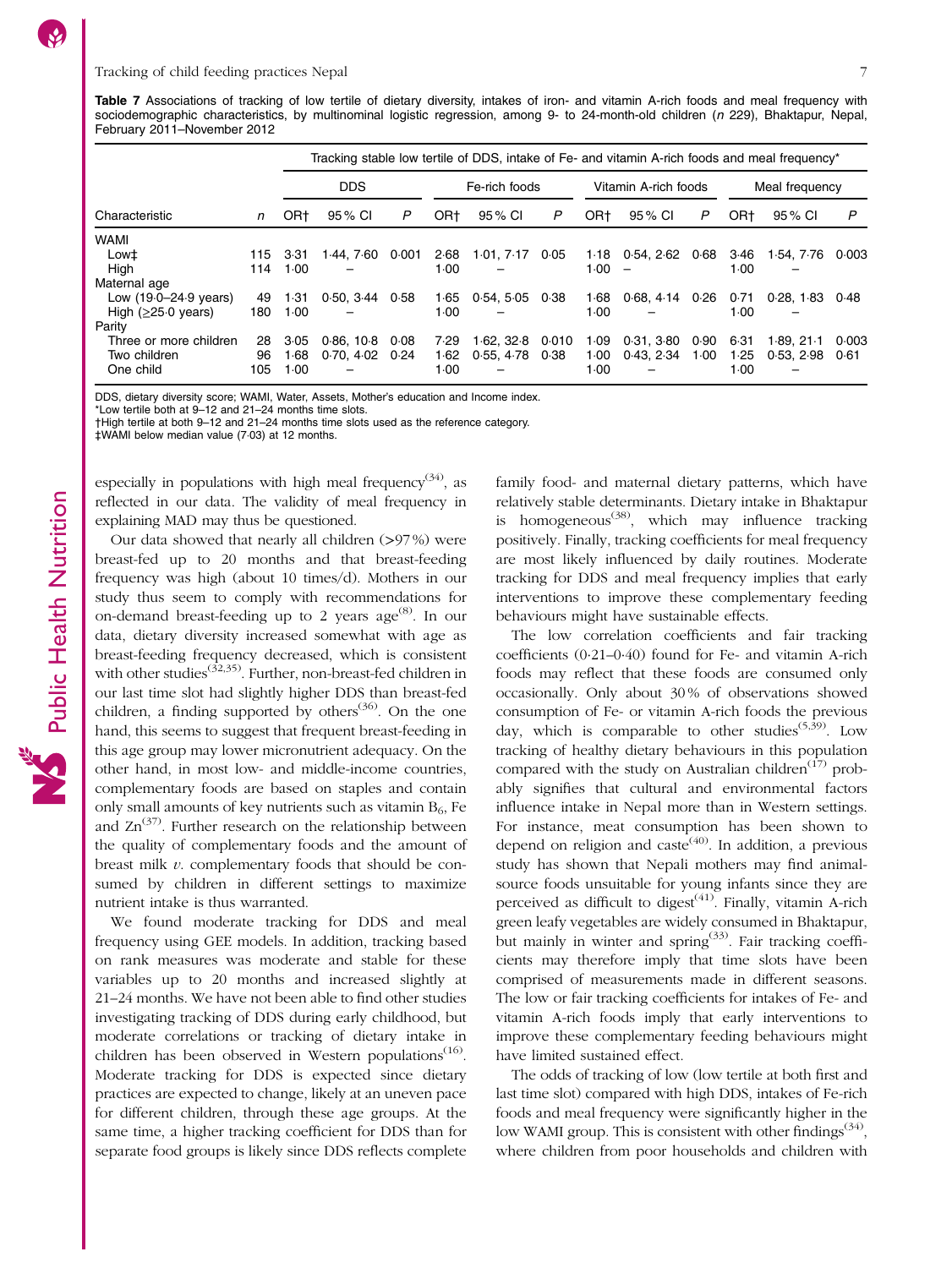illiterate mothers were found to have poor complementary feeding practices. Low family income and education level are relatively stable determinants for mothers in our sample, increasing the odds of tracking low on complementary feeding practices. The role of maternal education for improved complementary feeding practices has been highlighted in previous studies from low- and middleincome countries<sup> $(5,39)$  $(5,39)$  $(5,39)$ </sup>. While some researchers claim that this effect is conditioned by resource availability at household level<sup> $(42,43)$ </sup>, others point to the significant differences in nutritional status observed among children from the same households<sup>([44\)](#page-9-0)</sup>. The higher odds of tracking of low intake of Fe-rich foods and meal frequency for mothers with three or more children may simply reflect the cost of feeding a large

family compared with a smaller one. Our data portray a nutrition situation typical of many lowand middle-income countries where cereals and grains are used as staple foods while nutrient-dense foods such as meat, fruits and vegetables are consumed sparingly $(10,45)$  $(10,45)$  $(10,45)$ . The Nepal Demographic and Health Survey 2011 data showed a deterioration of complementary feeding practices among Nepali mothers since  $2006^{(46)}$  $2006^{(46)}$  $2006^{(46)}$ . At the same time, consumption of sweet snacks is a problem in Nepal $^{(31)}$  $^{(31)}$  $^{(31)}$  and may lead to preference for sweet taste and displacement of nutrient-rich  $f(47)$  $f(47)$  $f(47)$ . Our findings imply that complementary feeding practices of 9- to 24-month-old children in Bhaktapur need to be improved. Education of mothers either alone or in combination with food supplements has in previous meta-analyses been linked to improved complementary feeding and child growth<sup> $(48,49)$  $(48,49)$  $(48,49)$  $(48,49)$ </sup>, and should be strengthened in this population. Mothers with low education level should be prioritized since they are a high-risk group for poor complementary feeding practices. Such education should stress the importance of acquiring nutrient-dense complementary foods to the extent possible and feeding children these foods<sup> $(50)$ </sup> with adequate frequency $(8)$  $(8)$  from the time when complementary feeding commences.

A major strength of the current study is the longitudinal design providing detailed data on the development of complementary feeding practices across a crucial period in children's lives. Four measurements within each time slot may increase the precision of estimates for complementary feeding performance. However, intake of Fe- and vitamin A-rich foods, which is more random than DDS and meal frequency, probably requires more measurements to be adequately assessed. Retention was almost complete throughout the study. Inclusion of children directly after birth is another strength, since according to the 2011 Nepal Demographic and Health Survey, only 29 % of children below 2 years of age possess birth certificates<sup> $(29)$  $(29)$ </sup> and precise estimates of children's ages may be difficult.

The current study also had some limitations. Misreporting cannot be ruled out and previous research implies that over-reporting is more common than underreporting in studies on young children<sup> $(17)$  $(17)$ </sup>. Further, dietary diversity is attractive for its simplicity, adaptability to different settings<sup> $(4,51)$  $(4,51)$ </sup> and its ability to reflect dietary adequacy<sup>[\(52](#page-9-0))</sup>. The method is particularly beneficial in food cultures with a common food bowl such as Nepal, where precise estimation of intake is difficult<sup> $(53)$  $(53)$ </sup>, and is the preferred data collection method for young children over time<sup>[\(20](#page-8-0))</sup>. However, previous articles show heterogeneity in the number of food groups used, the length of reference periods, which foods are grouped together and the application of intake limits, which makes direct comparisons of results difficult. In the current study, we chose to use seven food groups and a cut-off of ≥4 for dietary adequacy as recommended by FAO/WHO, since this is inherent in the MAL-ED protocol and enables cross-site comparisons. In addition, no minimum intake limit was used. This may result in a high DDS, which to a lesser degree reflects nutrient adequacy than if portion size requirements were included<sup>[\(51](#page-9-0))</sup>.

Tracking analysis has some potential pitfalls<sup>[\(24\)](#page-8-0)</sup>. First, if the reproducibility of the outcome variable is poor, the tracking coefficient will also be low. The age group investigated in the current study may show low reproducibility because feeding practices are expected to change somewhat with food preferences and less breast-feeding. For instance, children are expected to fully adjust to family foods only after 12 months age<sup>[\(8](#page-8-0))</sup>. This was a contributing factor in our choice to divide the population into tertiles instead of using fixed cut-offs for intake. At the same time, tertiles may be somewhat misleading, since high tertile membership does not necessarily reflect meeting recommendations. Closely spaced measurements in our study may influence tracking positively, but the time period is one where substantial changes in food intake are expected to occur. Finally, minor shifts at the borders of groups will influence the tracking coefficient, although such shifts may not be clinically relevant<sup> $(24)$  $(24)$ </sup>. This was shown in our study where extremely low median intakes of Fe- and vitamin A-rich foods, and small differences in intake between tertiles, were found [\(Table 4](#page-4-0)).

Finally, the population of Bhaktapur represents a semiurban population residing close to the capital Kathmandu, which may limit the generalizability to other populations in Nepal and South Asia.

In summary, tracking for DDS and meal frequency was moderate, while tracking for intakes of Fe- and vitamin-A rich foods was low among infants and toddlers in this peri-urban area in Nepal. The odds of tracking of low compared with high DDS, intake of Fe-rich foods and meal frequency was higher among mothers with low socio-economic status. Our data highlight the importance of educating mothers about feeding children nutrient-rich complementary foods, particularly those rich in Fe and vitamin A, on a regular basis from the time complementary feeding commences. Irregular intake and low tracking for intakes of Fe- and vitamin A-rich foods imply that a broader approach targeting reasons for not feeding these foods to children regularly should be applied.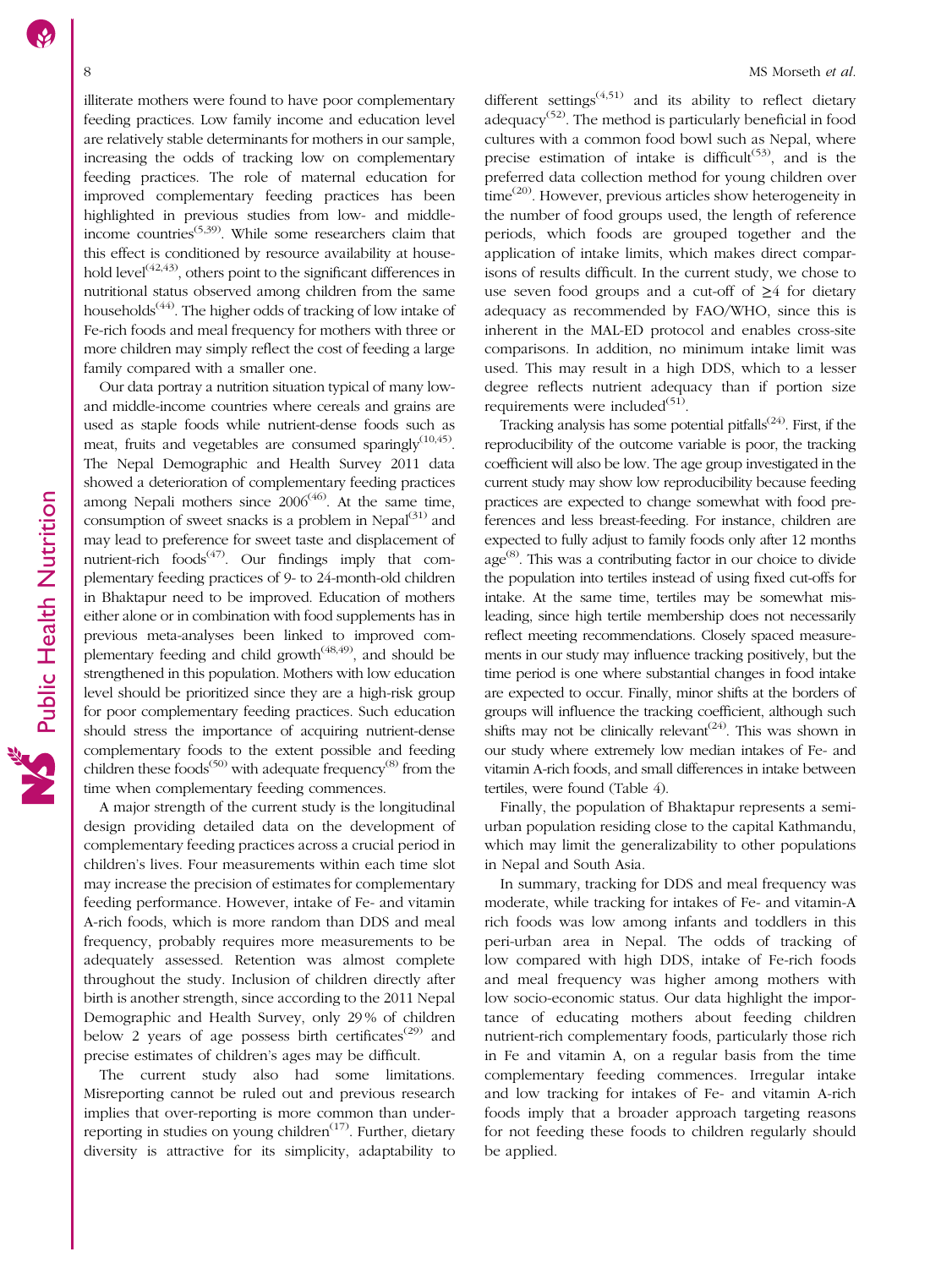<span id="page-8-0"></span>Tracking of child feeding practices Nepal 9

#### Acknowledgements

Financial support: The 'Etiology, Risk Factors, and Interactions of Enteric Infections and Malnutrition and the Consequences for Child Health and Development' (MAL-ED) is a collaborative project supported by the Bill and Melinda Gates Foundation, the Foundation for the National Institutes of Health (NIH) and the NIH Fogarty International Center. The funders had no role in the design, analysis or writing of this article. Conflict of interest: All authors declared no conflict of interests. Authorship: M.S.M. performed the statistical analysis, wrote the paper and had primary responsibility for the final content. L.E.T., M.K.G. and S.H. provided guidance for the statistical analysis. R.K.C., M.U. and S.K.S. supervised and conducted the research. B.S. was in charge of data management. All authors have read and approved the final manuscript. Ethics of human subject participation: The MAL-ED study in Nepal received ethical approval from Nepal Health Research Council and the Walter Reed Institute of Research (Silver Springs, MD, USA). Signed informed consent was collected from the mother or caregiver of each participating child.

#### References

- 1. Black RE, Victora CG, Walker SP et al. (2013) Maternal and child undernutrition and overweight in low-income and middle-income countries. Lancet 382, 427–451.
- 2. Black RE, Allen LH, Bhutta ZA et al. (2008) Maternal and child undernutrition: global and regional exposures and health consequences. *Lancet* 371, 243-260.
- 3. Bhutta ZA, Das JK, Rizvi A et al. (2013) Evidence-based interventions for improvement of maternal and child nutrition: what can be done and at what cost? Lancet 382, 452-477.
- 4. Arimond M & Ruel MT (2004) Dietary diversity is associated with child nutritional status: evidence from 11 demographic and health surveys. *J Nutr* 134, 2579-2585.
- 5. Marriott BP, White A, Hadden L et al. (2012) World Health Organization (WHO) infant and young child feeding indicators: associations with growth measures in 14 low-income countries. Matern Child Nutr 8, 354–370.
- 6. Ruel MT & Menon P (2002) Child feeding practices are associated with child nutritional status in Latin America: innovative uses of the demographic and health surveys. J Nutr 132, 1180–1187.
- 7. Jones G, Steketee RW, Black RE et al. (2003) How many child deaths can we prevent this year? Lancet 362, 65-71.
- Pan American Health Organization/World Health Organization (2003) Guiding Principles for Complementary Feeding of the Breastfed Child. Washington, DC: PAHO/WHO.
- 9. Dewey KG & Adu-Afarwuah S (2008) Systematic review of the efficacy and effectiveness of complementary feeding interventions in developing countries. Matern Child Nutr 4, Suppl. 1, 24–85.
- 10. Ruel MT (2003) Operationalizing dietary diversity: a review of measurement issues and research priorities. J Nutr 133, 11 Suppl. 2, 3911S–3926S.
- 11. World Health Organization, UNICEF, International Food Policy Research Institute et al. (2010) Indicators for Assessing Infant and Young Child Feeding Practices. Part 2: Measurement. Geneva: WHO.
- 12. Onyango AW, Borghi E, de Onis M et al. (2014) Complementary feeding and attained linear growth among 6–23 month-old children. Public Health Nutr 17, 1975–1983.
- 13. Jones AD, Ickes SB, Smith LE et al. (2014) World Health Organization infant and young child feeding indicators and their associations with child anthropometry: a synthesis of recent findings. Matern Child Nutr 10, 1-17.
- 14. Moursi MM, Treche S, Martin-Prevel Y et al. (2009) Association of a summary index of child feeding with diet quality and growth of 6–23 months children in urban Madagascar. Eur J Clin Nutr **63**, 718-724.
- 15. Kelder SH, Perry CL, Klepp KI et al. (1994) Longitudinal tracking of adolescent smoking, physical activity, and food choice behaviors. Am J Public Health 84, 1121-1126.
- 16. Madruga SW, Araujo CL, Bertoldi AD et al. (2012) Tracking of dietary patterns from childhood to adolescence. Rev Saude Publica 46, 376-386.
- 17. Lioret S, McNaughton SA, Spence AC et al. (2013) Tracking of dietary intakes in early childhood: the Melbourne InFANT Program. Eur J Clin Nutr 67, 275–281.
- 18. Robinson S, Marriott L, Poole J et al. (2007) Dietary patterns in infancy: the importance of maternal and family influences on feeding practice. Br J Nutr 98, 1029-1037.
- 19. The MAL-ED Network Investigators (2014) The MAL-ED study: a multinational and multidisciplinary approach to understand the relationship between enteric pathogens, malnutrition, gut physiology, physical growth, cognitive development, and immune responses in infants and children up to 2 years of age in resource-poor environments. Clin Infect Dis 59, Suppl. 4, S193–S206.
- 20. Caulfield LE, Bose A, Chandyo RK et al. (2014) Infant feeding practices, dietary adequacy, and micronutrient status measures in the MAL-ED study. Clin Infect Dis 59, Suppl. 4, S248–S254.
- Daelmans B, Dewey K, Arimond M et al. (2009) New and updated indicators for assessing infant and young child feeding. Food Nutr Bull 30, 2 Suppl., S256-S262.
- 22. Psaki SR, Seidman JC, Miller M et al. (2014) Measuring socioeconomic status in multicountry studies: results from the eight-country MAL-ED study. Popul Health Metr 12, 8.
- 23. Senarath U, Agho KE, Akram DE et al. (2012) Comparisons of complementary feeding indicators and associated factors in children aged 6–23 months across five South Asian countries. Matern Child Nutr 8, Suppl. 1, 89–106.
- 24. Twisk J (2003) Applied Longitudinal Data Analysis for Epidemiology: A Practical Guide. New York: Cambridge University Press.
- 25. Malina R (2001) Tracking physical activity across the life span. PCPFS Res Dig 3, 1-8.
- 26. Cohen J (1968) Weighted kappa: nominal scale agreement with provision for scaled disagreement or partial credit. Psychol Bull 70, 213–220.
- 27. IBM (2010) Weighted kappa, kappa for ordered categories. [https://www-304.ibm.com/support/docview.wss?uid](https://www-304.ibm.com/support/docview.wss?uid=swg21477357)=swg [21477357](https://www-304.ibm.com/support/docview.wss?uid=swg21477357) (accessed June 2016).
- 28. Landis J & Koch GG (1977) The measurement of observer agreement for categorical data. Biometrics 33, 159–174.
- 29. Ministry of Health and Population (Nepal), New ERA & ICF International, Inc. (2012) Nepal Demographic and Health Survey 2011. Kathmandu and Calverton, MD: MOPH, New ERA and ICF International.
- 30. Lutter CK, Daelmans BM, de Onis M et al. (2011) Undernutrition, poor feeding practices, and low coverage of key nutrition interventions. Pediatrics 128, e1418–e1427.
- 31. Pries AM, Huffman SL, Adhikary I et al. (2016) High consumption of commercial food products among children less than 24 months of age and product promotion in Kathmandu Valley, Nepal. Matern Child Nutr 12, Suppl. 2, 22–37.
- 32. Ma JQ, Zhou LL, Hu YQ et al. (2012) A summary index of infant and child feeding practices is associated with child growth in urban Shanghai. BMC Public Health 12, 568.